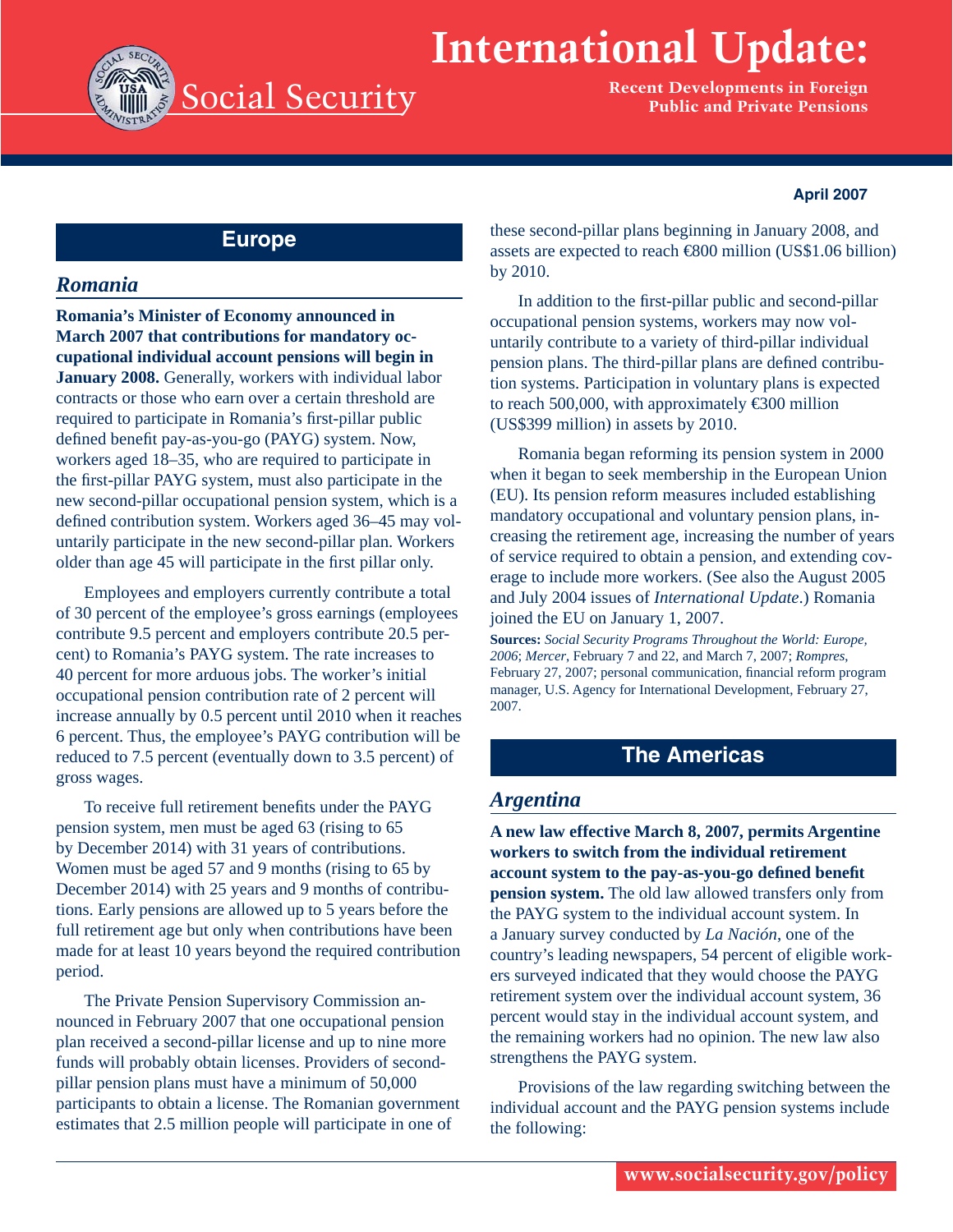- Workers with an individual retirement account have 180 days to change to the PAYG pension system beginning April 12, 2007. The change will be effective January 1, 2008. Once every 5 years after that, the President may allow another 180-day period for workers (men younger than age 55 and women younger than age 50) to switch to the PAYG system. Workers within 10 years of retirement will not be permitted to switch to the PAYG system unless they have less than 20,000 pesos (US\$6,458) in their individual account. •
- New labor force entrants (beginning April 1, 2007) who do not choose a system within 90 days of starting work will be assigned to the PAYG system. •
- Workers may continue to switch from the PAYG to the individual account system at any time. •
- A worker's individual account balance is transferred to the PAYG pension system when the worker switches to the PAYG system. At retirement, that worker will receive one benefit that represents accrued rights for the years contributed to each system. •

Under the old rules, the "undecided" new workers were assigned to one of the pension fund management companies (AFJPs) in the individual account system whose administrative fees were below a certain threshold. (See also the November 2006 issue of *International Update*.) Since 1994, an average of 50 percent of new workers failed to choose an AFJP each year. More recently, the percentage of undecided workers has increased from 15.3 percent of new workers from 1994–1995 to 83 percent of new workers from 2005–2006.

Provisions of the new law that help strengthen the PAYG system include the following:

- Raising the contribution wage ceiling from 4,800 pesos (US\$1,550) a month to 6,000 pesos (US\$1,937) a month, effective January 1, 2008. About 200,000 people will be affected by this change. •
- Increasing the number of months of contributions required to qualify for a benefit for workers who earn more than 6,000 pesos a month (US\$1,937) from 330 to 420 months for the individual account system and from 528 to 660 months for the PAYG pension system. •

Since 1994, workers covered by the PAYG system for a basic universal old-age benefit have had a choice of either receiving an additional earnings-related benefit (PAP) from the PAYG system or contributing to an individual retirement account managed by an AFJP. The new law increases the retiree's PAP benefit from 0.85 percent to 1.5 percent of the worker's average earnings in the

10 years before retirement for each year the worker contributed to the PAYG system after 1994, up to a maximum of 35 years.

Effective January 1, 2008, the new law equalizes employee contribution rates for both the PAYG and private pension systems at 11 percent of earnings. During Argentina's economic downturn in late 2001, the government increased workers' take-home pay by lowering their contribution rates from 11 percent to 5 percent for both retirement systems. By early 2002, the government had raised the public pension contribution rate back to 11 percent of earnings and the individual account rate to 7 percent. Additional increases in the contribution rate for the individual account system were not implemented until now.

The new law also requires AFJPs to adhere to the following:

- Limit the fees charged to account holders to 1 percent of a worker's earnings. The current average AFJP administrative fee is about 1.2 percent of earnings. •
- Invest from 5 percent to 20 percent of their assets under management in domestic infrastructure projects. •
- Charge everyone the same premium for survivors and disability insurance. As of February 2007, the monthly survivors and disability insurance costs among all AFJPs ranged from 0.9 percent to 1.8 percent of a worker's earnings. •

Currently, 11.3 million workers have individual retirement accounts and 2.6 million workers are covered by the PAYG pension system. A worker may change pension fund management companies after making four monthly contributions to an AFJP; two transfers are permitted each year. Eleven AFJPs manage a total of US\$30 billion in assets. The average real rate of return since 1994 is 10 percent.

**Sources:** *Social Security Programs Throughout the World: The Americas, 2005*; SAFJP, *Boletín Estadístico Mensual*, febrero de 2007; Reuters Noticias Latinoamericanas, el 24 de enero, el 7 de mayo de 2007; *Clarín*, el 28 y el 30 de enero, el 25 y el 28 de febrero, el 8 de marzo de 2007; *Boletín Oficial de la República Argentina*, el 8 de marzo de 2007.

# **Asia and the Pacific**

### *Taiwan*

**On March 2, 2007, Taiwan's parliament passed a law establishing a supervisory commission to manage the Labor Pension Fund (LPF) assets.** The commission, subject to parliamentary oversight, will select fund managers to invest in a variety of asset classes including domestic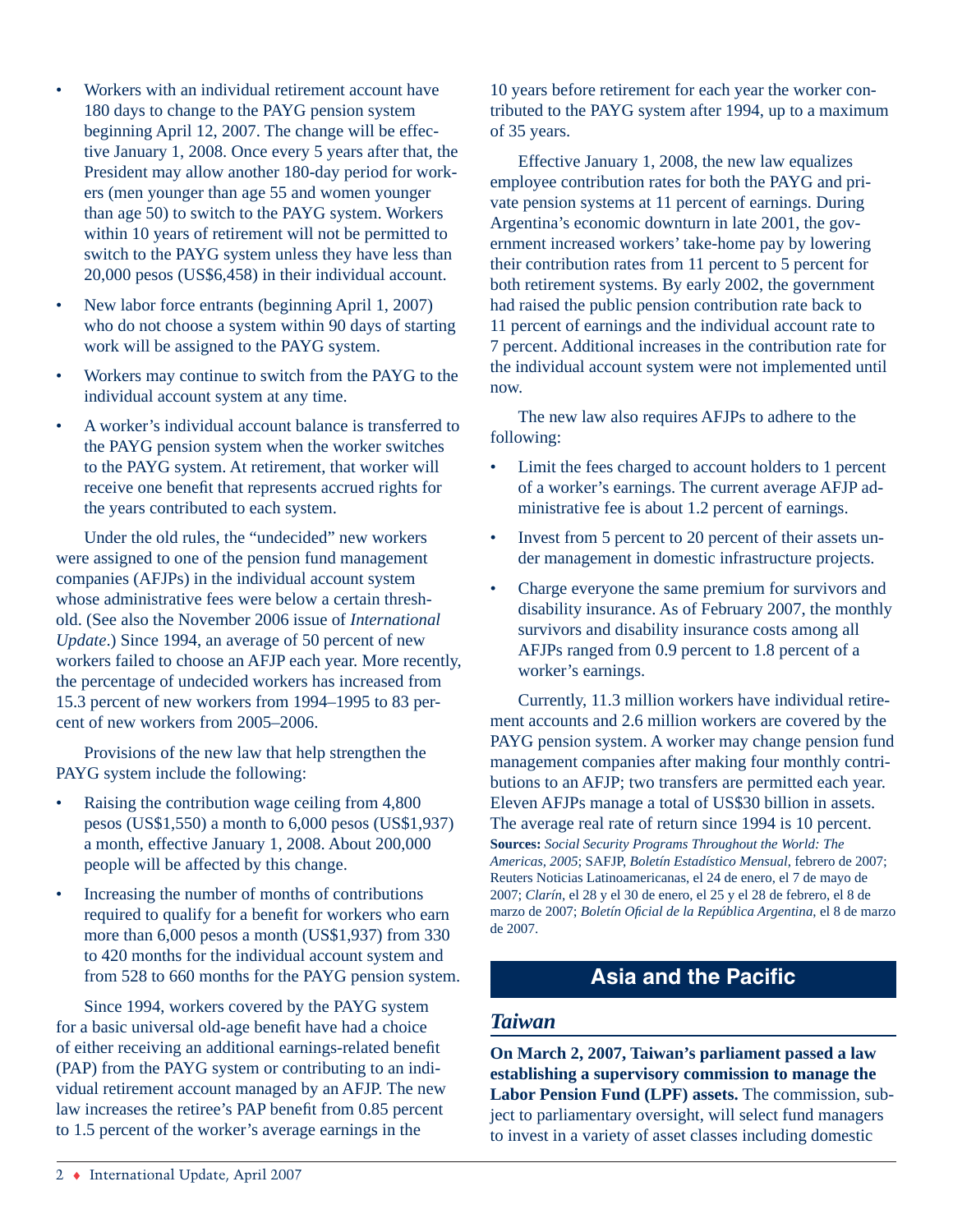and foreign equities, fixed income, and balanced products. Currently, the LPF deposits these assets in low-yielding bank accounts. The government has indicated that the commission should begin operations within 6 months.

Since July 1, 2005, private-sector employees have been covered by the portable individual defined contribution retirement accounts system created under the 2004 Labor Pension Act (LPA). LPA replaces Taiwan's employer-based defined benefit retirement system for all individuals who enter the labor force or change employers after July 1, 2005. (See also the July 2004 and April 2005 issues of *International Update*.) Employees covered by the old defined benefit system may join the new LPA system by 2010 and retain their right to severance and retirement benefits accrued under the old system, provided that they remain with the same employer. Currently, 4.3 million out of 5.6 million employees, representing 77 percent of private-sector workers in 363,590 Taiwanese companies, participate in the new LPA system.

Under the LPA system, employers generally contribute 6 percent of an employee's monthly earnings into the employee's account. The employee's maximum monthly earnings for contribution purposes equal NT\$150,000 (US\$4,534). Employees may voluntarily make tax deductible contributions of up to 6 percent of their monthly salary with full vesting in their own and in their employers' contributions from the date of employment. At retirement (age 60 or older), employees with less than 15 years of service under the new retirement system receive a lumpsum benefit; employees with more than 15 years of service can elect to receive either a lump-sum benefit or a monthly pension.

The average return on LPF investments must not fall below the 2-year time deposit savings rate set by the central bank, which has averaged 2 percent in recent years. The government must make up any shortfall below this guaranteed rate of return and has paid about NT\$407 million (US\$12 million) into the LPF so far. The government anticipates that using outside fund managers to manage the LPF investments could boost the average return on nearly NT\$142 billion (US\$4.3 billion) in LPF assets to as high as 4 percent annually.

The government estimates that annual contributions under the new retirement system, currently about NT\$96 billion (US\$2.9 billion), could grow to between NT\$150 billion (US\$4.5 billion) and NT\$200 billion (US\$6 billion) with the potentially higher rates of return that are likely with outside asset managers. Also, it expects employees to make voluntary contributions. On that basis,

officials project a potential LPF asset accumulation of NT\$3 trillion (US\$91 billion) in 15 years.

Under the old defined benefit system, employers are required to contribute from 2 percent to 15 percent of payroll—based on years of service, salaries, turnover rates, and retirement rates—to a government-administered pension reserve fund established by the company. The old employer-based defined benefit system pays a lump-sum benefit at retirement to employees aged 55 or older with at least 15 years of service (or at any age with at least 25 years of service). Under the old defined benefit retirement system, employees lose their right to a lump-sum benefit if they change jobs or otherwise fail to complete at least 15 years of service. However, many workers are unable to collect these retirement benefits because most small- and medium-sized firms in Taiwan have a life cycle shorter than 15 years.

**Sources:** *AIG Group Management Division Far East Newsletter— Country Updates (Taiwan)*, February 2005; Hewitt, March 3, 2005; taiwanheadlines.gov.tw, March 2, 2007; *China Post*, March 3, 2007; *Taipei Times*, March 3 and 5, 2007; *Taiwan Business News*, March 4, 2007; Economist Intelligence Unit, March 5, 2007; *Financial Times*, March 5 and 19, 2007; *Taiwan Journal*, March 9, 2007.

## **Africa**

## *South Africa*

**On February 23, 2007, the National Treasury released a paper on the government's agenda for comprehensive reform of South Africa's pension system by 2010.** The reform agenda includes the creation of a public pay-asyou-go social security system as part of a multipillar system. Currently, the only retirement benefits provided to private-sector workers by the government are social assistance grants for retired South Africans with limited income. The government views the introduction of a firstpillar contributory retirement plan as an essential element to improve the quality of life for retirees in South Africa.

Although the government will draft many of the specific pension reform provisions in coming months, its agenda sets forth a series of reform goals to guide the process. These goals include the following:

- A mandatory national social security system (first) pillar) providing basic old-age, survivor, death, and disability benefits •
- Mandatory private occupational or individual retirement funds (second pillar) for individuals with earnings above a yet to be determined earnings threshold •
- Supplementary voluntary savings plans (third pillar) •